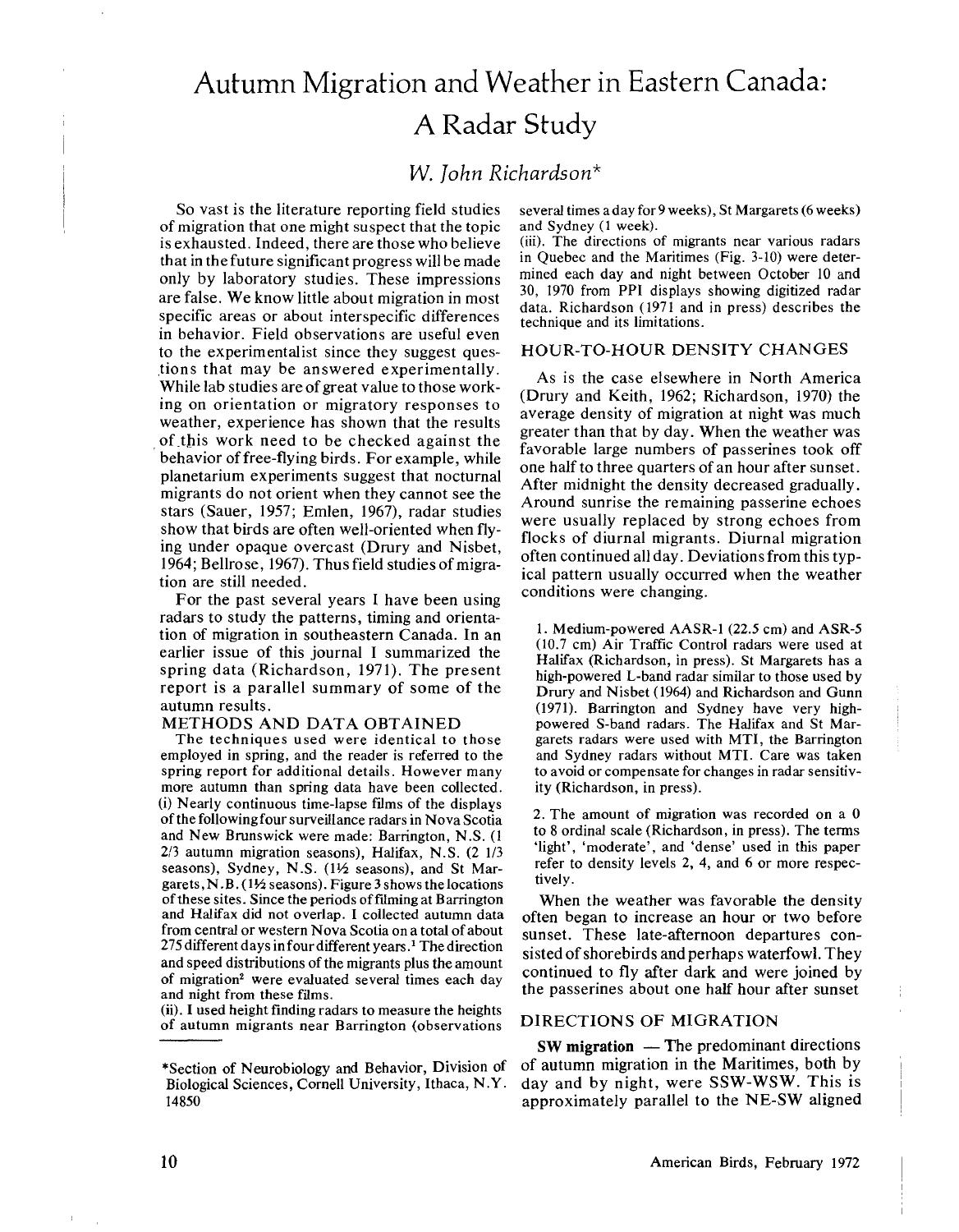coast of eastern North America. However there was considerable variation between days and between different birds on the same day.

Birds flew unhesitatingly over water from Prince Edward Island to eastern New Brunswick, from Newfoundland to eastern Nova Scotia, and from western Nova Scotia across the Gulf of Maine to New England. Some even reached eastern New Brunswick by flying across the Gulf of St. Lawrence. As in spring, nocturnal migrants did not concentrate or turn at coastlines. However, by day concentrations along the shores of Nova Scotia and New Brunswick were common, and diurnal migrants often did change course at or near coasts.

**Reverse migration — While the densest move**ments were directed to the SW, movements to the N-ENE were also very common. Such northeastward movement might be called reverse migration relative to the dense SW flights. In contrast to the often intense SW movements, these reverse flights were rarely of more than moderate density. Reverse movements from New England over the Gulf of Maine to Nova Scotia (Fig. 6 and 8) and from Nova Scotia over the Cabot Straight to Newfoundland were common.

The radars revealed nothing about the species composition of these reverse flights except that both passerines and non-passerines were involved. However the reverse movements presumably include many of the southern vagrants that reach the Maritimes in autumn.

**Offshore departures — In addition to the dense** SW movements and the less dense reverse flights, movements to the SE and were also very common. Both passerines and shorebirds were commonly involved. The same movements have been reported from New England (Drury and Keith, 1962) and New Jersey (Swinebroad, 1964). In the autumns of 1970 and 1971 I have recorded these birds as they reached Puerto Rico, 1800 miles south of Nova Scotia.

In Nova Scotia the shorebirds usually moved ESE, SE or SSE. They flew fast and high both by day and by night. The passerines departed only at night, and flew SSE, S or occasionally SSW. They flew at slower speeds and lower heights than the shorebirds. Indeed, on many occasions passerines were flying in all directions between SSE and W with no clear split between coastal and offshore movements. This severely complicates analysis, since it becomes impossible to decide if the intermediates are coastal migrants flying unusually far offshore, offshore migrantsflying unusually close to the coast, or some species which always takes this intermediate course. Without such knowledge it is impossible to evaluate the orientation of the birds.

Most of the passerines and the shorebirds departed from areas well inland from the coast. Many departed from New Brunswick, flew over the Bay of Fundy and Nova Scotia, and then set out over the ocean without pausing. Others departed from Maine, flew by within sight of the western end of Nova Scotia, and continued offshore. On October 12, 1970 (Fig. 5), the St Margarets radar revealed that SE shorebird movement was well-developed as far inland as eastern New Brunswick and Prince Edward Island, where substantial numbers offlocks were flying at altitudes up to 15,000 ft.

The density of the offshore shorebird movements was usually quite light and it never exceeded moderate. The southward passerine flights were often much denser, although rarely as dense as the heaviest SW passerine flights. Nevertheless, during four seasons of study I recorded several southward passerine departures fully as dense as the densest SW movements.

Occasionally I have recorded birds heading east far off the south shore of Nova Scotia. These flights usually occurred with strong SW winds. Drury and Nisbet (1964) recorded similar flights near Cape Cod, and suggested that these were waterbirds that winter off the coast, and landbirds on reversed migration. The fate of the landbird component in these eastward movements is unknown. Many move far offshore with no evidence of turning back to land. Such flights may include some of the North American birds that frequently reach Europe (Sharrock, 1971).

Dawn reorientation — Birds which depart from Newfoundland or Nova Scotia after sunset and move SSW or SW during the night are likely to be well offshore at dawn. After nights of SW migration the Barrington and Sydney radars usually detected birds approaching land from the southeast. The birds turned from SW to W, NW or even N shortly before sunrise. At least some of these birds climbed to higher altitude at about the same time as they changed direction. Because they usually continued to arrive from the SE until noon or later, it is clear that most must have turned to the NW when out of sight of land. Some continued NW after they reached the coast.

Because of the NE-SW alignment of the coast, flight to the NW would be most likely to get a bird back to land if it found itself over water at dawn. This phenomenon appears very similar to the 'dawn ascent and reorientation' seen over the North Sea by Myres (1964) and others. There have been many visual observations of normallynocturnal migrants flying back to the east coast of North America after dawn (Bagg and Emery, 1960; Baird and Nisbet, 1960). My data indicate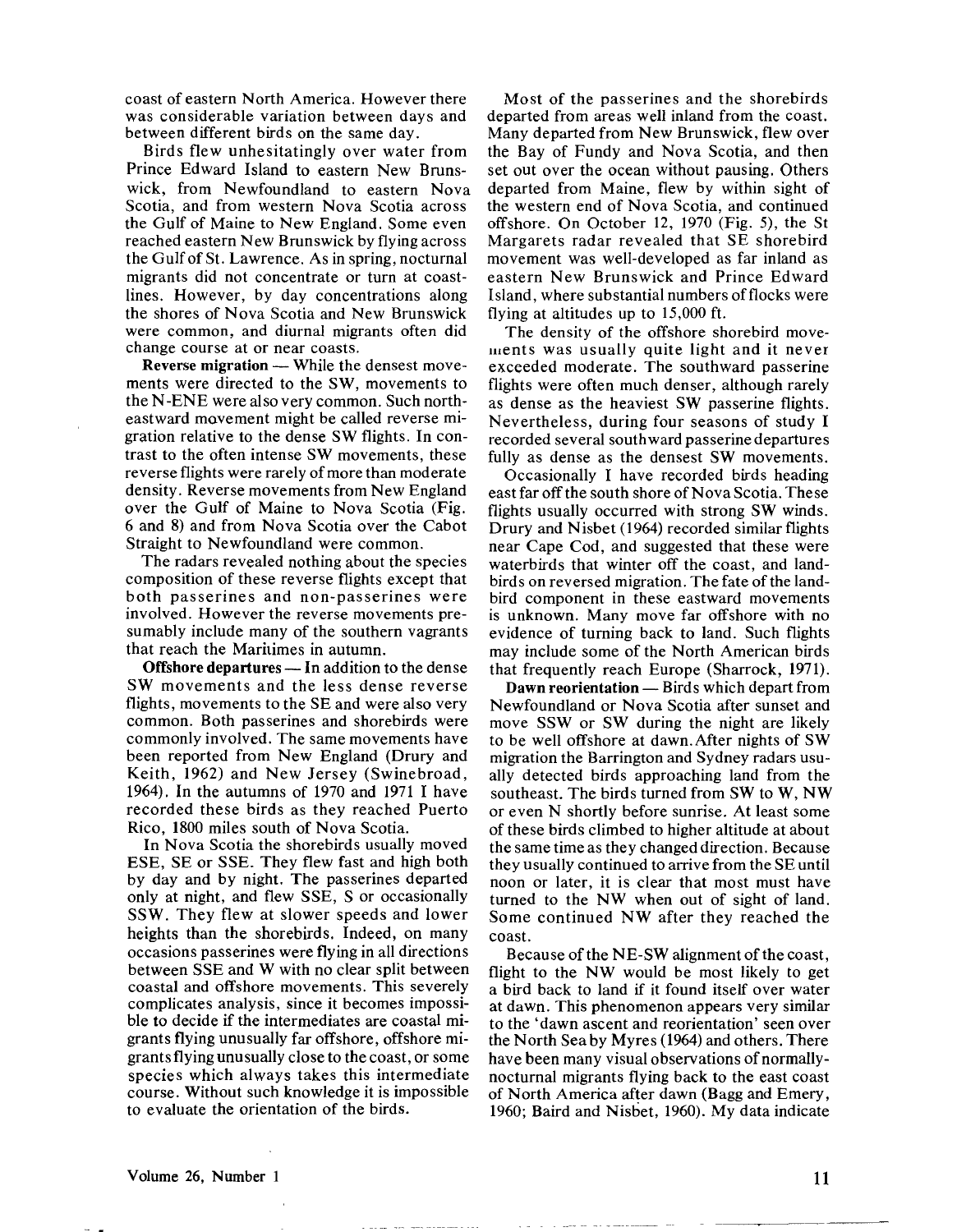

Figure 1. Density and direction of nocturnal migration near Halifax, Nova Scotia with different synoptic weather situations, Sept. - Nov. 1965 and 1969 plus Aug. 1970. Each point represents one night of radar observations at Halifax. A generalized weather map was drawn showing most of the common spatial relationships among pressure systems, fronts and wind direction. I examined the actual weather map for each evening, and noted the pressure systems, fronts and wind direction near Halifax. Then without knowledge of the intensity or direction of migration on that night I selected the location on the generalized map which best represented the position of Halifax relative to the actual synoptic features. There I placed a point representing the density and direction of migration one hour after sunset. The density was plotted as below normal, normal or above normal for that part of the season (open, half-fIlled and solid circles respectively). I used a 'moving-percentile' technique to determine the density categories (Richardson and Gunn, 1971). The arrows on the data points indicate the modal directions of migration. When there was more than one mode, secondary modes were shown by shorter arrows. On evenings when an appropriate map location could not be located, no point was plotted.



Figure 2. Density and direction of nocturnal migration near Barrington, Nova Scotia with different synoptic weather situations, Sept. - Nov. 1970 and Aug. - Nov. 1971. See legend to Figure I.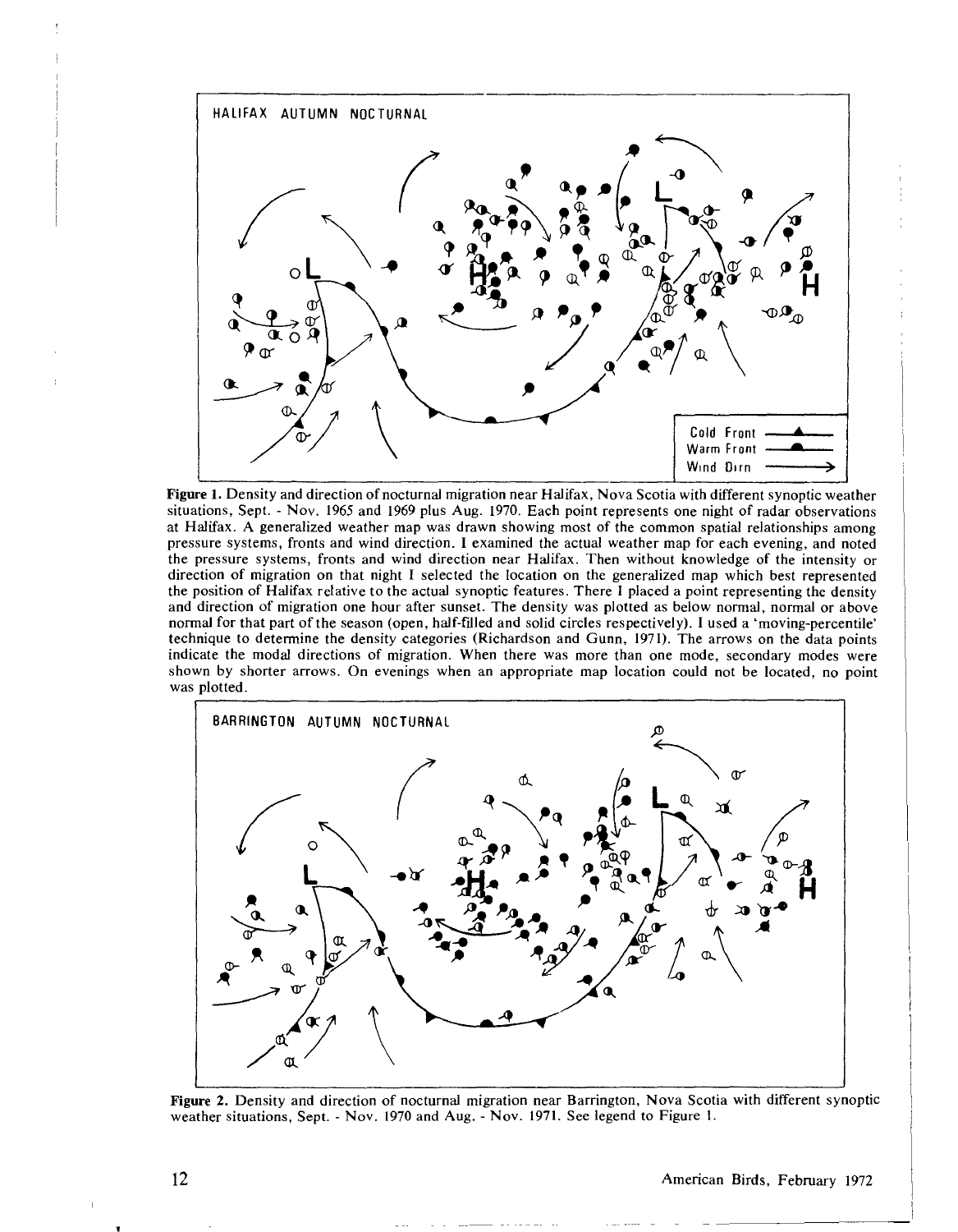that the phenomenon is common and that it includes high- as well as low-flying birds. Furthermore, it usually involves birds that flew SSW or SWat night, not those that flew SE or S. After nights with dense SE or S movement and no SW movement, I saw virtuaIly no NW movement back to land.

#### **HEIGHTS**

The heights of autumn passerine and waterfowl migrants in the Maritime provinces were similar to those in spring (Richardson, 1971): the modal height at night was almost always below 2000 ft.. and most of the individual birds were below 4000 ft. However there were usually a few individuals up to 7000 ft. The birds climbed rapidly early in the night, flew level for several hours, and then began to descend after midnight.

The shorebirds were flying much higher. When starting out from Nova Scotia over the ocean towards the West Indies, their average height was usually 4000 ft. or more, and on several occasions I found average heights of 11-13 ,000 ft. During these flights individual flocks were usually recorded up to 15,000 ft., and occasionally to 18-21,000 ft. Many of the shorebirds were already very high while they were still overland. Nisbet (1963) has recorded similar high movements of shorebirds heading SE from Cape Cod, and the birds arriving at Puerto Rico from the north are often at even greater altitudes (Richardson, in prep.).

The physiology of long-distance flight at these altitudes is of great interest. At 10,000 ft. over Nova Scotia in September, the temperature averages about 35°F.; the pressure and oxygen concentration are 70 per cent of the sea level values. At 18,000 ft. these values are reduced to 10°F. and 52 per cent respectively. While birds seem to be better adapted to high altitudes than are mammals (Tucker, 1968), other birds rarely fly as high as the birds over the western Atlantic. Thus flight at high altitudes must convey special advantages to these long distance migrants. Two possibilities are that flight in the cold air high up would minimize evaporative water losses (Pennycuick, 1969), and that stronger tailwinds are found high up than at lower altitudes. Both of these phenomena would serve to maximize the distance that a high-flying bird could travel.

# WEATHER AND MIGRATION

As in spring, both the amount and direction of migration were strongly affected by weather. Fig. 1 and 2 summarize the four seasons of nocturnal data from central and western Nova Scotia. Fig. 3-10 show specific examples of weather and the direction of day-time migration over a wide area on eight successive days. SW migration was especially dense with N., NE and E winds. Such winds occur on the N, NW and W sides of low pressure areas and on the E, SE and S sides of highs. Near the centers of highs the winds are light and variable; dense SW migration often occurred in these circumstances as well. While SW migration was densest in the conditions described above, less dense SW movements occurred in many other situations. Reverse NE migration, on the other hand, occurred almost exclusively with S, SW, or W winds. Fig. 3 shows one occasion with widespread reverse migration. Such following winds are found on the E, SE or S sides of lows and on the W, NW or N sides of highs. In autumn as in spring (Richardson, 1971), the winds behind some of the cold fronts reaching the Maritimes are SW or W rather than NW or N. On these occasions reverse migration was common behind cold fronts (Fig. 1 and 2, left side). Richardson and Haight (1970) observed NE reverse Starling migration in Ontario with similar conditions. Thus, the passage of a cold front is not necessarily a sure sign that 'forward' rather than reverse migration will occur. Offshore flights to the SE or S were most common and densest when there were W or NW winds. Such winds usually occurred immediately after the passage of cold fronts and N or NE of high pressure areas (eg., Fig. 5). Like the SW flights but unlike the reverse NE flights, low density SE movement often appeared to occur without following winds (Fig. 1 and 2). However one must recall that the geostrophic winds shown in the figures are the probable wind directions at about 1000 to 5000 ft. The birds flying SE were mainly shorebirds, and many flew at altitudes far above 5000 ft. At their altitude the winds were probably closer to following than the figures often suggest.

Offshore movements were densest and most frequent in weather conditions intermediate between those producing NE and SW migration. Indeed, offshore flights often occurred simultaneously with either NE or SW flights, but rarely with both at once. Simultaneous SE shorebird movements and NE reverse flights often occurred when the winds were from the west. Such situations were found in the warm sector of some lows, behind some cold fronts, and north of some high pressure areas. Simultaneous SE or S offshore flights and SW coastal movements often occurred on the second night after the passage of a cold front. By this time the winds had usually shifted to the NW or N. When the winds shifted to NE or E as a high

~-'-----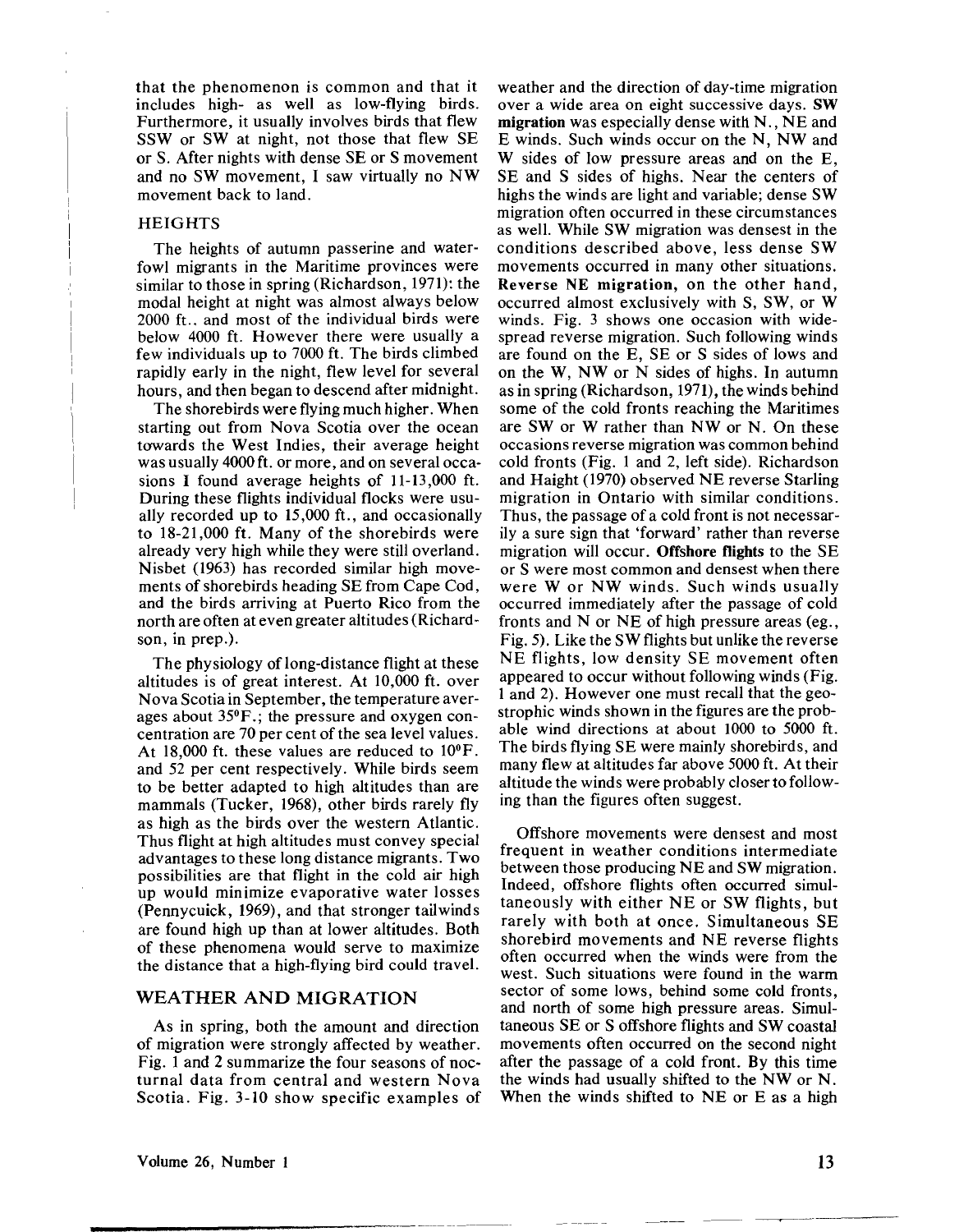

Figure 7.

 $\frac{1}{2}$ 

Figure 8.

Figures 3·10. Directions of diurnal migration at various sites in eastern Canada and Maine, 10-17 October 1970. In the vector diagrams the lengths of the lines represent the percentages of the birds moving in each direction. Weather maps for the corresponding times showing pressure systems, fronts, geostrophic wind directions and selected isobars are superimposed. Circled pressure system locations are off the map in the direction indicated. The sites numbered on Fig. 3 are: I-Barrington, N.S.; 2-Halifax, N.S.; 3-Sydney, N.S.; and 4-St Margarets, N .B. The large circles indicate the approximate areas within which birds were regularly detected.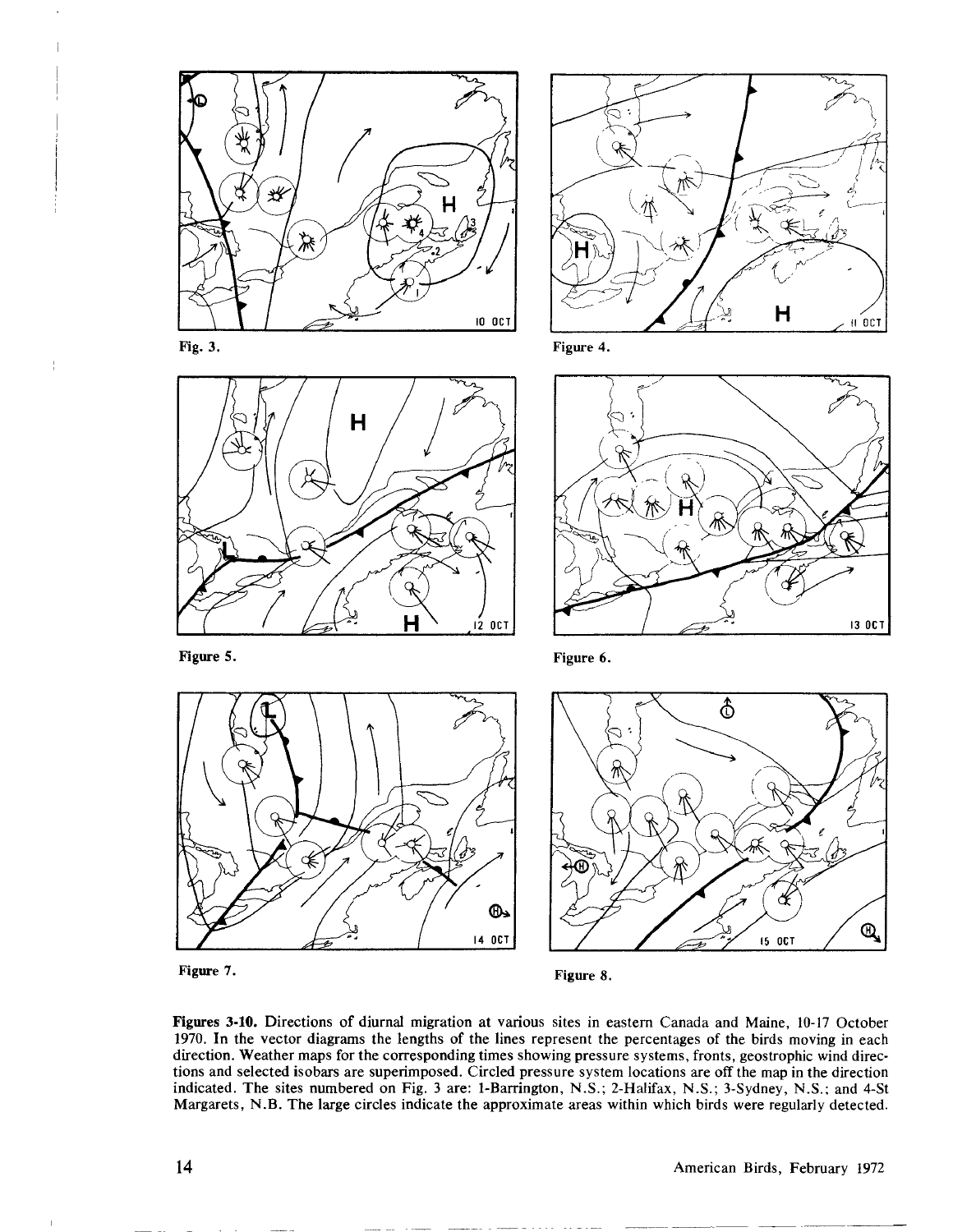

#### Figure 9.

moved past NW or N of the site, I usually recorded dense SW movement but little or no SE and S offshore flight.

Weather, the timing of take-off, and orientation

 $-$  In some weather conditions offshore and coastal flights often occur simultaneously, while in other weather conditions only one of these types of movement is common (see above). Similarly SE offshore and NE reverse flights may occur together, but the densest of these two types of movement occur in clearly different conditions. Finally, there is a major difference between the weather conditions associated with the dense SW flights and those associated with the reverse flights. As suggested by Evans (1966), Nisbet and Drury (1967), Lack (1969) and Richardson and Gunn (1971), different populations of birds appear to be rather differently attuned to weather conditions, such that most fly with following winds relative to their own individual 'preferred' direction of migration.

Gauthreaux and Able (1970) have a somewhat different interpretation of such data. They have observed that passerines normally fly downwind. They conclude that passerines are somewhat selective about the weather conditions with which they fly, but that once aloft they fly downwind regardless of wind direction. My data and those of several other investigators are similar to those of Gauthreaux and Able. However, I have occasionally recorded passerine flights in mean directions other than downwind, even on occasions when the winds were of moderate (10-15 mph) strength. Furthermore, on most occasions when the mean direction was downwind there were many individual passerines flying in directions 30° or more away from downwind. Thus, in accordance with Evans (1970) and Nisbet (1971), I do not conclude that passerines normally orient downwind. Instead, it seems that they have some 'perferred' direction, that they normally fly only when favorable



Figure 10.

weather for that direction of flight occurs, but that once aloft they usually attempt to fly in the 'preferred' direction even if that is not exactly downwind. The peculiar 'preferred directions' that often occur (eg., autumn reverse movements) remain to be explained. Cold fronts - Lowery and Newman (1966) have suggested that when a cold front passes after sunset but before midnight, considerable southward movement may occur ahead of the front. My data do not support this view. South or SW movements of above average density very rarely occurred early in the night ahead of advancing cold fronts (Fig. (1 and 2). As noted above, however, low density SE shorebird flights often did occur ahead of cold fronts (eg., Fig. 6, Sydney). Sometimes the shorebirds took off ahead of the front; at other times they took off behind the front but caught up and moved through it, and then continued flying ahead of it. When fronts passed after the normal take-off time but before midnight, I usually saw low or moderate density NE or SE movement (or both) ahead of the front early in the night. After the front passed, the SE movement usually increased in density. In addition, if the winds behind the front were SW or W, the NE movement usually continued and little or no S or SW movement appeared. If the winds were NW or N behind the front, dense S and occasionally SW passerine flights normally appeared. These birds apparently took off behind the front well north of the radar site soon after sunset, followed the front southwards, and moved into the radar coverage area behind the front later in the night while the front was passing the radar site.

A strong cold front crossed eastern North America between October 14 and 17, 1970, and then moved offshore. Figures 7-10 show the radar viewofwidespread diurnal migration behind the front. The pat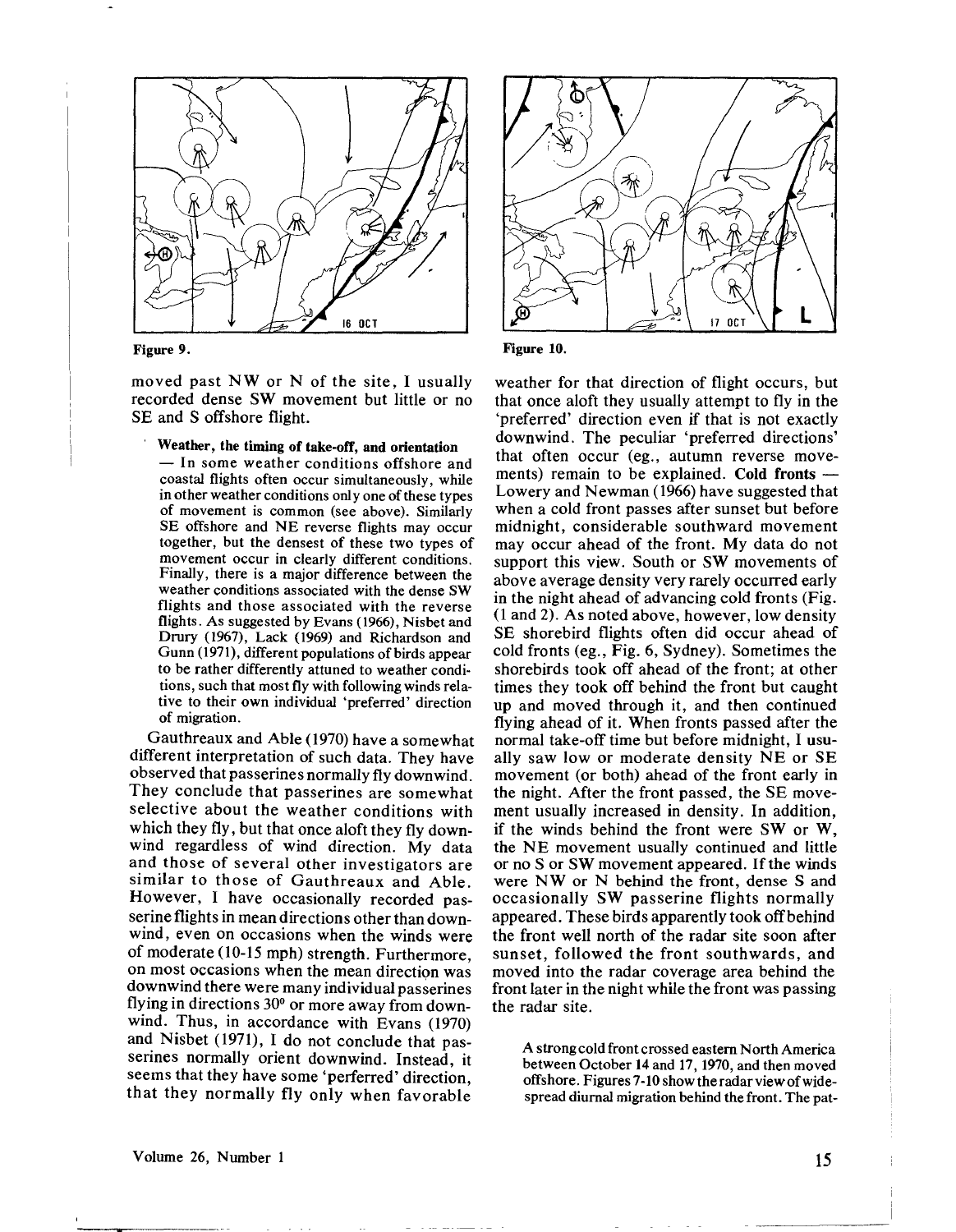terns on the corresponding nights were similar, but with more birds in the air. Field observers recorded bird movement through most of eastern North America behind the front *[A* m. *Birds,* 25(1)). E. On the 18th, I recorded with radar one of the densest movements of the season arriving at Puerto Rico from the north. Most of these birds presumably departed from the eastern U.S. with NNW winds behind the front on the night of October 16-17. I recorded few birds moving offshore from southeastern Canada that night since the frontal rain had not yet stopped.

#### HURRICANES

When hurricanes reach the Maritime provinces after moving up the east coast of the  $U.S.,$ a variety of unusual birds are usually reported (Tuck, 1968; Mills, 1969). Laughing Gulls and Black Skimmers, species which rarely occur in the Maritime provinces (Tufts, 1962), become especially common. Until now radar observations of birds in hurricanes have not been reported.

On September 14, 1971 the remnants of Hurricane Heidi, by this time reduced to a strong low pressure area, moved north over the Gulf of Maine and then inland over Maine. Western Nova Scotia experienced rain and strong southerly winds as the low approached. The rain stopped by mid-morning but south winds of 35-45 mph continued all day. Using the Barrington radar, I recorded a moderately heavy movement of strong flock-type echoes approaching southwestern Nova Scotia. They moved very rapidly NW-N in the early morning and gradually shifted to N-NE later in the day. These flocks were at heights of 0 to 6000 ft. While the ground speeds of the birds were quite high, the air speeds were very low. For example, the ground speeds at noon averaged 49 mph while the tailwinds averaged 42 mph. Thus the birds were actually flying at only a few miles per hour. They were spread uniformly over the whole southern halfof the Barrington display, an area over 140 miles wide. Some flocks continued inland; others disappeared (presumably having landed) at the coast.

This movement differed from a typical reverse flight in three ways: (i) There were many more birds than are usually found in reverse flights, (ii) the birds moved much faster than normal, and (iii) the mean direction of movement in the morning was NNW and later N and NNE, whereas reverse flights from New England to western Nova Scotia usually move NE. Since there is no land south of Nova Scotia until one reaches the West Indies, these birds presumably were swept counterclockwise around the hurricane.

### **CONCLUSIONS**

The observations reported here provide new information about the patterns and timing of migration in southeastern Canada. Of special interest are the observations of frequent offshore departures, of reverse migrants, of birds in a hurricane, and of the difference in response to

weather by offshore and coastal migrants. While orientation has not been discussed in detail, the relationships between flight directions and wind direction plus the observations of a dawn reorientation are significant. As such observations accumulate, we become more and more aware of the complexity of birds' orientation systems.

#### ACKNOWLEDGMENTS

I thank T. Hammell, the Radar Maintenance personnel at Halifax Inti. Airport, and the personnel ofCFS Barrington, St Margarets and Sydney for assistance in data collection. I am grateful to D. Dietz and M. Lyon for assistance in data compilation and to S. T. Emlen, W. W. H. Gunn, and H. C. Howland for commenting on the manuscript. This study was financed by the National Research Council of Canada through its Associate Committee on Bird Hazards to Aircraft.

#### LITERATURE CITED

- BAGG, A.M. and R. P. EMERY, 1960. Northeastern maritime region. *Aud. Field Notes,* 14:10-17.
- BAIRD, J. and I. C. T. NISBET. 1960. Northward fall migration on the Atlantic coast and its relation to offshore drift. *Auk,* 77: 119-149.
- BELLROSE, F. C. 1967. Radar in orientation research. *Proc. XIV Inti. Ornithol. Congr.:* 281-309.
- DRURY, W. H. and J. A. KEITH. 1962. Radar studies of songbird migration in coastal New England. *Ibis,* 104:449-489.
- DRURY, W. H., Jr. and I. C. T. NISBET. 1964. Radar studies of orientation of songbird migrants in coastal New England. *Bird-Banding,* 35:69-119.
- EMLEN, S. T. 1967. Migratory orientation in the Indigo Bunting *Passerina cyanea.* Part I: Evidence for use of celestial cues. *Auk,* 84:309-342.
- EVANS, P. R. 1966. Migration and orientation of passerine night migrants in northeast England. J. *Zool.,* Lond., 150:319-369.
- EVANS, P. R. 1970. Nocturnal songbird migration. *Nature,* 228:1121.
- GAUTHREAUX, S. A., Jr. and K. P. ABLE. 1970. Wind and the direction of nocturnal songbird migration. *Nature,* 228:476-477.
- LACK, D. 1969. Drift migration: A correction. *Ibis,* 111:253-255.
- LOWERY, G. H., Jr. and R. J. NEWMAN. 1966. A continentwide view of bird migration on four nights in October. *Auk,* 83:547-586.
- MILLS, E. L. 1969. Hurricane "Gladys" and its ornithological effect on the Maritime provinces. *Nova Scotia Bird Soc. Newsletter,* 11:6-16.
- MYRES, M. T. 1964. Dawn ascent and reorientation of Scandinavian thrushes *(Turdus* ssp) migrating at night over the northeastern Atlantic Ocean in autumn. *Ibis,* 106:7-51.
- NISBET, I. C. T. 1963. Measurements with radar of the height of nocturnal migration over Cape Cod, Massachusetts. *Bird-Banding,* 34:57-67.

#### American Birds, February 1972

~---~-- ----

r